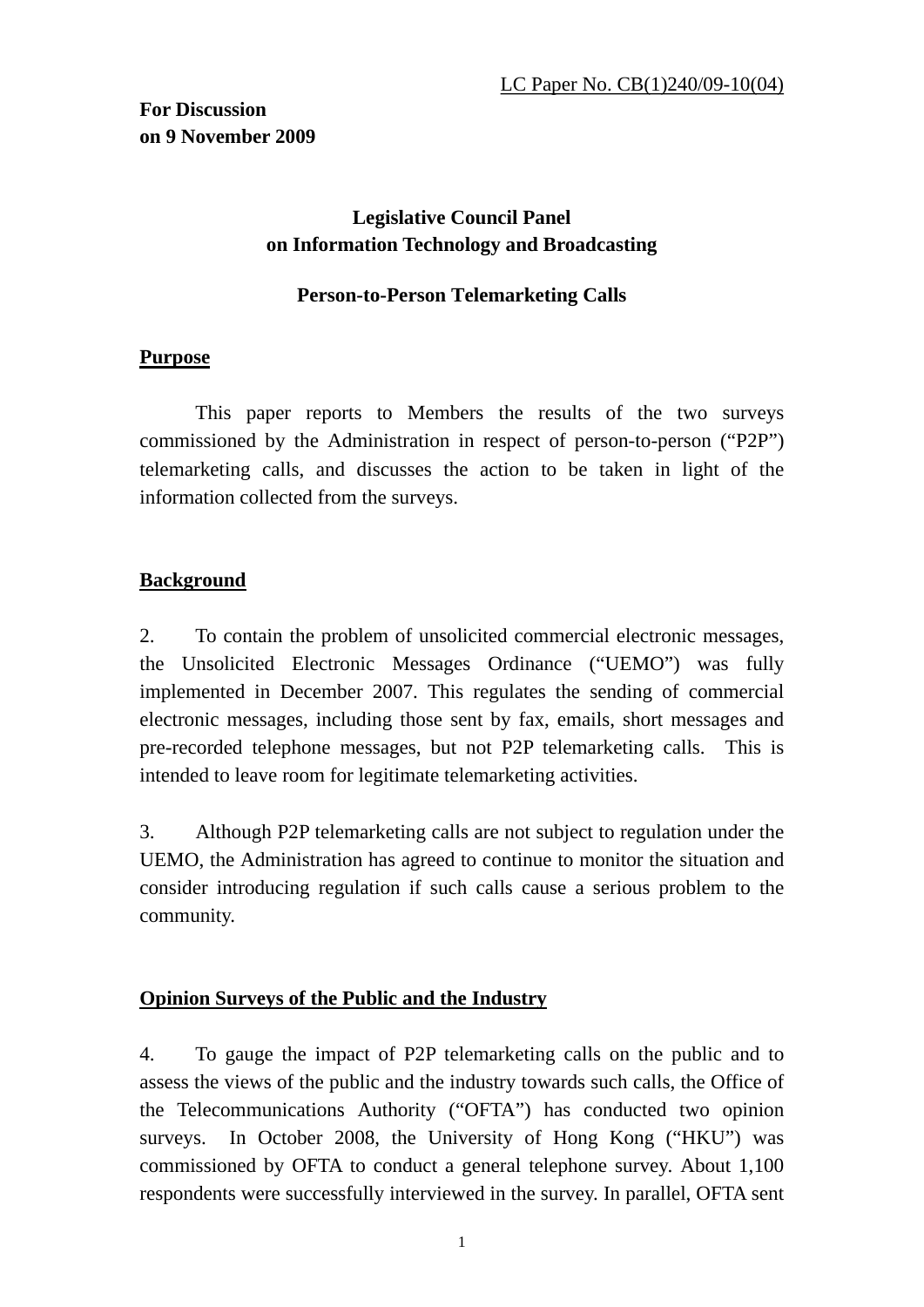out questionnaires through various industry associations to collect views from the industry. By the end of September 2009, a total of 52 companies (which together made about 491,000 P2P telemarketing calls per day) had responded to the questionnaire.

5. Summaries of the results of the public and industry surveys are attached in Appendix 1 and Appendix 2 respectively. Key findings of the surveys are highlighted and discussed in the following paragraphs.

### **Key Findings of the Surveys**

1

### *(A) The public views and response towards P2P telemarketing calls*

#### Whether the public regard P2P telemarketing calls as useful or disturbing

6. In the public opinion survey, 81% of the respondents considered that P2P telemarketing calls did cause them inconvenience. However, only 43% of respondents, when receiving such calls, would indicate to the caller at the very beginning that they were not interested. On the other hand, 46% of the respondents would listen to see whether they would be interested in the information and would discontinue the call if they were not interested. In other words, nearly half of the respondents would not reject P2P telemarketing calls straight away and would continue the telephone conversation if they were interested in the information.

### Whether the public would make or agree to make commercial transactions during P2P telemarketing calls

7. About 21% of the respondents in the public survey had made or agreed to make commercial transactions during P2P telemarketing calls. Some respondents considered that they could, through P2P telemarketing calls, obtain lower prices or discounts, or receive more information or gifts. The results of the industry survey also reflected that companies were able to generate business through P2P telemarketing calls. Among the 42 companies that had provided in their returns the success rates<sup>[1](#page-1-0)</sup> of their P2P telemarketing calls, one-third of them quoted a success rate of 5.1% to 10% and another one-third quoted a success rate of over 10%.

<span id="page-1-0"></span><sup>&</sup>lt;sup>1</sup> "Success rate" means the percentage of calls that could achieve the intended purpose e.g. to get the call recipient agree to buy/subscribe to the products/services, or to make an appointment with the call recipient for a meeting, etc.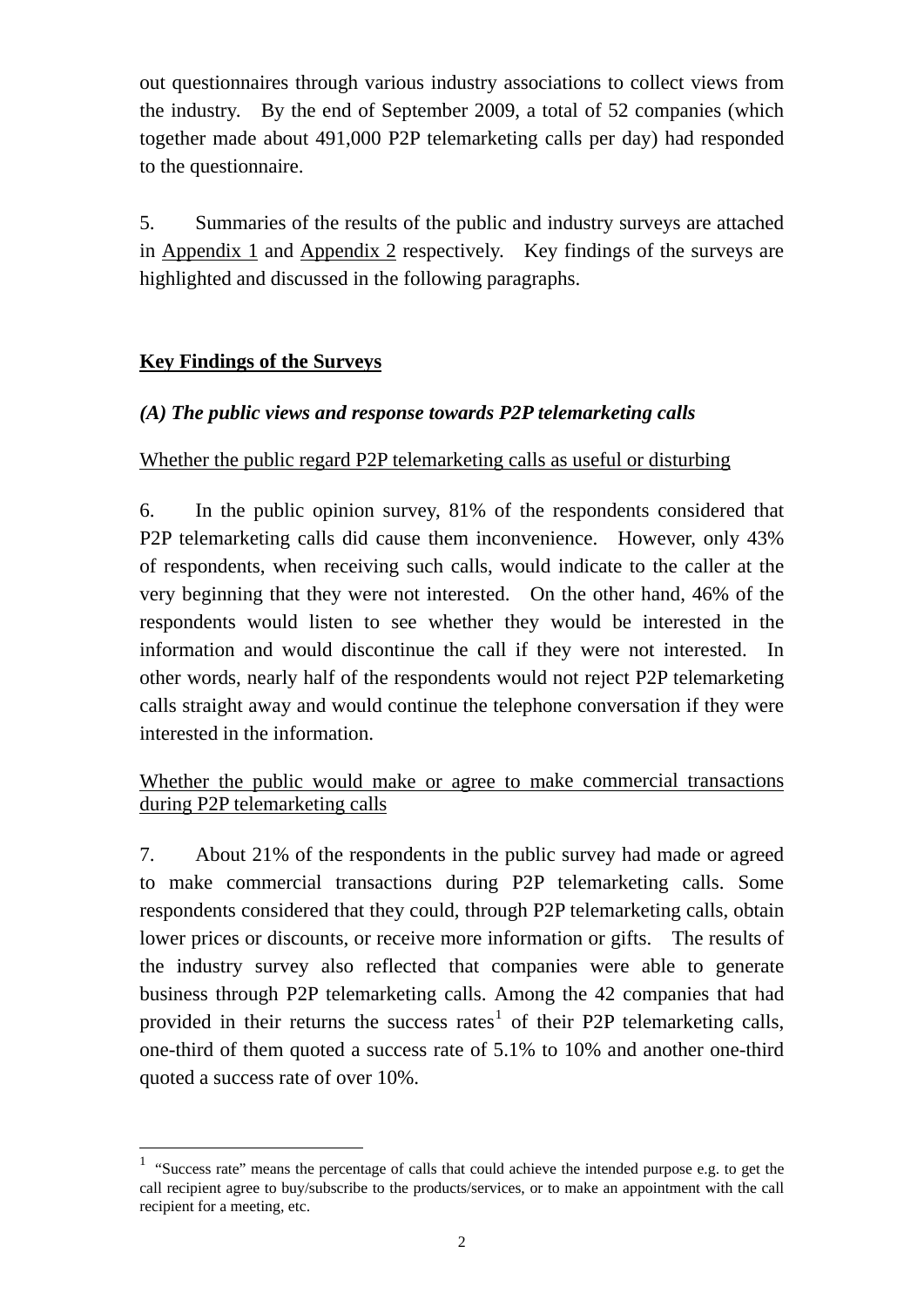#### *(B) Unsubscribe mechanism*

#### In-house unsubscribe list

8. Out of the 52 respondents in the industry survey, 43 (83%) indicated that they maintained an in-house unsubscribe lists<sup>[2](#page-2-0)</sup>.

#### Making unsubscribe requests

<u>.</u>

9. Only 35% of respondents in the public opinion survey indicated that they had made unsubscribe requests to callers of P2P telemarketing calls, showing that many members of the public did not make such requests when they received P2P telemarketing calls. Among the respondents who had made unsubscribe requests, only 21% of them said that callers would honour their requests<sup>[3](#page-2-1)</sup>.

# *(C) Proportion of P2P telemarketing calls that involve the use of call recipients' personal data*

10. In the public opinion survey, 55% of the respondents reported that more than 40% of the P2P telemarketing calls received by them involved the use of personal data<sup>[4](#page-2-2)</sup>. A similar result was also obtained in the industry survey. Among the 491,000 P2P telemarketing calls made daily by the responding companies, 45% involved the use of call recipients' personal data and 55% did not. Based on these results, one can conclude that around half of the P2P telemarketing calls do not involve the use of call recipients' personal data.

### *(D) Whether P2P telemarketing calls not involving the use of personal data should be regulated*

11. In the public opinion survey, 29% of the respondents did not consider that there was a need for the Government to expand the scope of existing

<span id="page-2-0"></span> $2$  The purpose of an in-house unsubscribe list is to record a list of telephone numbers in respect of which unsubscribe requests have been raised, so that no further marketing calls would be made to these numbers. Members of the public have to make requests to individual companies for registering their numbers onto the companies' in-house unsubscribe lists. This arrangement is different from a centralised do-not-call register ("DNC") in which a member of the public can unsubscribe from marketing messages of *all* companies by registering his number onto the DNC, without the need to make unsubscribe requests to individual companies.

<span id="page-2-1"></span><sup>&</sup>lt;sup>3</sup> How the respondents ascertained whether their unsubscribe requests had been honoured was not covered in the scope of the public survey.

<span id="page-2-2"></span><sup>&</sup>lt;sup>4</sup> Personal data refer to data from which the identity of an individual can be directly or indirectly ascertained, e.g. a telephone number plus the name of the person who can be reached by calling that number.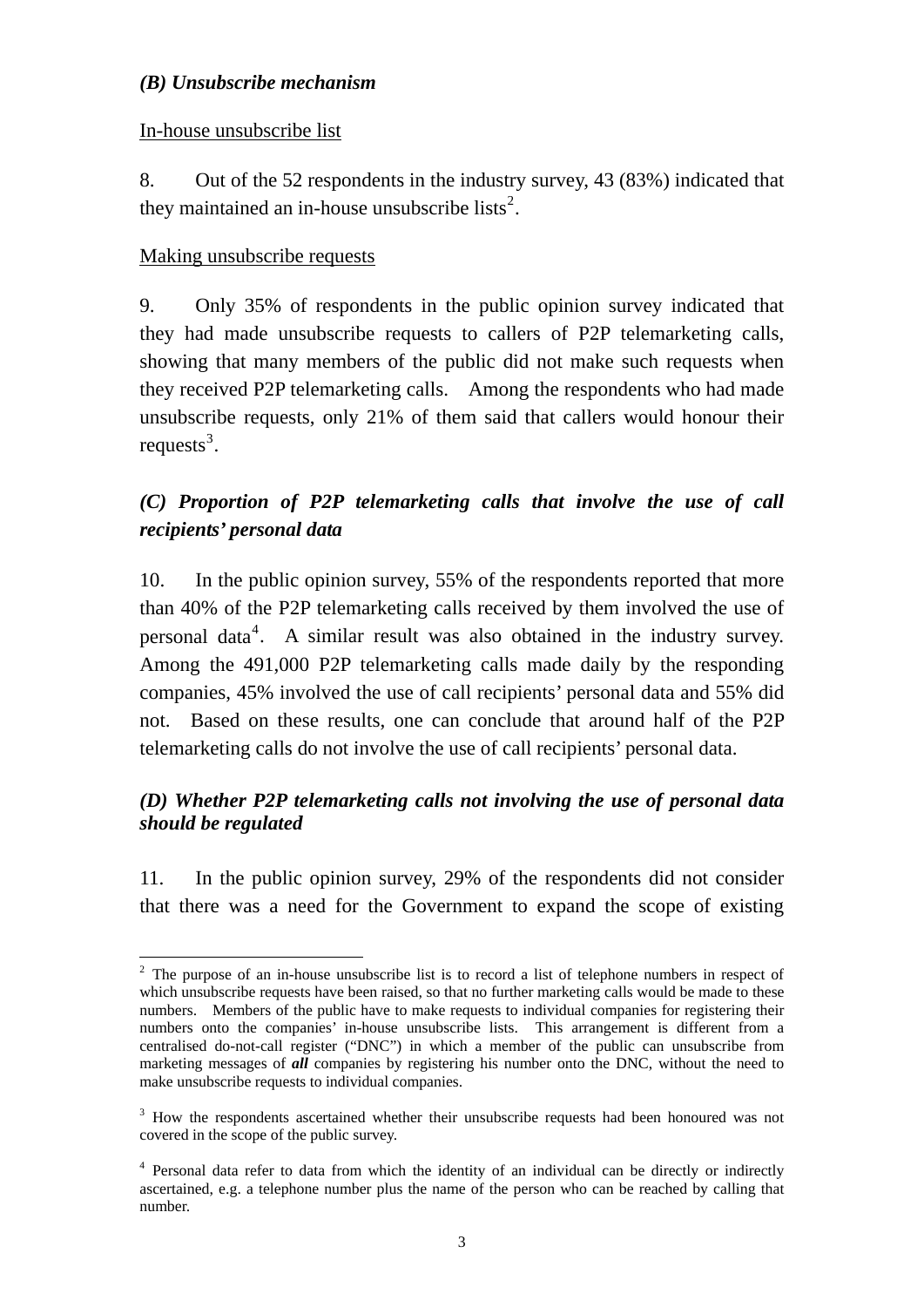regulation to cover P2P telemarketing calls not involving the use of personal data, while 13% could not decide or did not know whether there was such a need. In other words, a total of 42% of the respondents did not have any strong view on imposing regulation on P2P calls not involving the use of personal data.

12. While 57% of the respondents in the same survey considered that the Government should regulate such calls, only 42% of the total respondents supported regulation by legislation while 15% of the total supported a voluntary compliance approach. Generally speaking, the public opinion survey results do not present overwhelming support for regulation by legislation.

13. In the industry survey, 41 companies (79%) indicated that there was no need to regulate P2P telemarketing calls that did not involve the use of personal data. Only 9 responding companies (17%) considered that such calls should be regulated, with one company supporting legislation and seven companies supporting self-regulation with the implementation of a voluntary code of practice. The remaining one company did not state its preferred option. In general, companies that support regulation make relatively small number of telemarketing calls, as compared with those that do not consider regulation necessary.

#### *(E) Main business sectors making P2P telemarketing calls*

14. The industry survey results show that the main business sectors making P2P telemarketing calls, in the descending order of number of P2P telemarketing calls made, are finance (48%), telecommunications (25%), call centres (14%) and insurance (10%).

# **Observations**

.

## *(A) The public views and response towards P2P telemarketing calls*

15. The survey results indicate to some extent that some members of the public might consider that some P2P telemarketing calls did bring useful information and benefit to them. Whether a call recipient would regard P2P telemarketing calls as useful or a source of inconvenience might largely depend on whether he was interested in the products or services that were promoted by the callers. In addition, such calls also generate business for companies making use of this channel to promote their products/services. Nonetheless, potential economic benefits of P2P telemarketing calls (for both the public and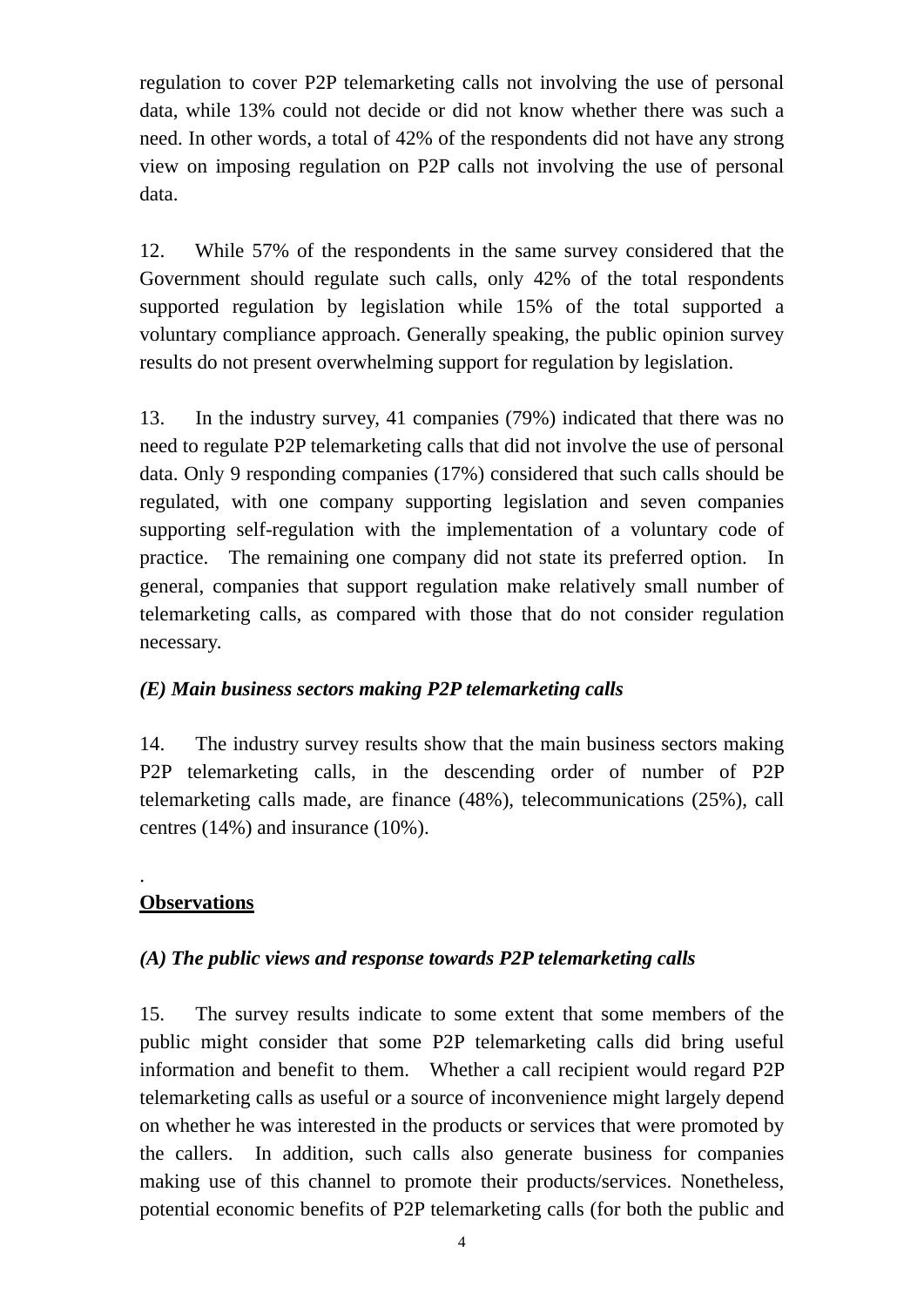the industry) should not override the right of the public to unsubscribe from unwanted P2P telemarketing calls. The Administration therefore considers that companies making use of P2P telemarketing calls should put in place an appropriate unsubscribe mechanism so that call recipients may opt out from receiving further P2P telemarketing calls from the company the request is made to.

## *(B) Unsubscribe mechanism*

### In-house unsubscribe list

<u>.</u>

16. Based on the data given in paragraph 8 above, it seems that many companies have set up in-house unsubscribe mechanisms. In contrast, the data in paragraph 9 above indicates that only 35% of the public ever made unsubscribe requests. Among these respondents who had made unsubscribe requests, only 21% said that callers would honour their unsubscribe requests. The discrepancy between the public and industry surveys raises two issues. First, the percentage of the public who make unsubscribe requests to callers of P2P telemarketing calls is still relatively low. Secondly, it is doubtful whether companies making use of P2P telemarketing calls have really put in place proper internal policies to ensure that unsubscribe requests are recorded and honoured. The two issues may be related in that if companies making such calls honour unsubscribe requests, more call recipients would be keen to make such requests. OFTA will therefore approach industry associations and request them to step up their effort in recording and honouring unsubscribe requests. OFTA will also mount publicity programmes to educate members of the public about making use of the unsubscribe mechanism put in place by callers of P2P telemarketing calls if they do not wish to receive further calls from the concerned callers.

### *(C) Proportion of P2P telemarketing calls that involve the use of call recipients' personal data and (D) whether P2P telemarketing calls not involving the use of personal data should be regulated*

17. The use of personal data for direct telemarketing is already regulated under the Personal Data (Privacy) Ordinance ("PDPO")<sup>[5](#page-4-0)</sup> and there is no clear need to contemplate further legislative measures for such calls. However, both the public opinion and industry survey results show that over half of the P2P telemarketing calls made do not involve personal data. If non-legislative measures are to be introduced to address the problem of inconvenience caused

<span id="page-4-0"></span><sup>&</sup>lt;sup>5</sup> Section 34 of the Personal Data (Privacy) Ordinance Cap 486 provides that a data user who uses personal data for direct marketing (which covers, among other things, telephone calls) shall, without charge to the data subject, cease to use those data, if the data subject so requests.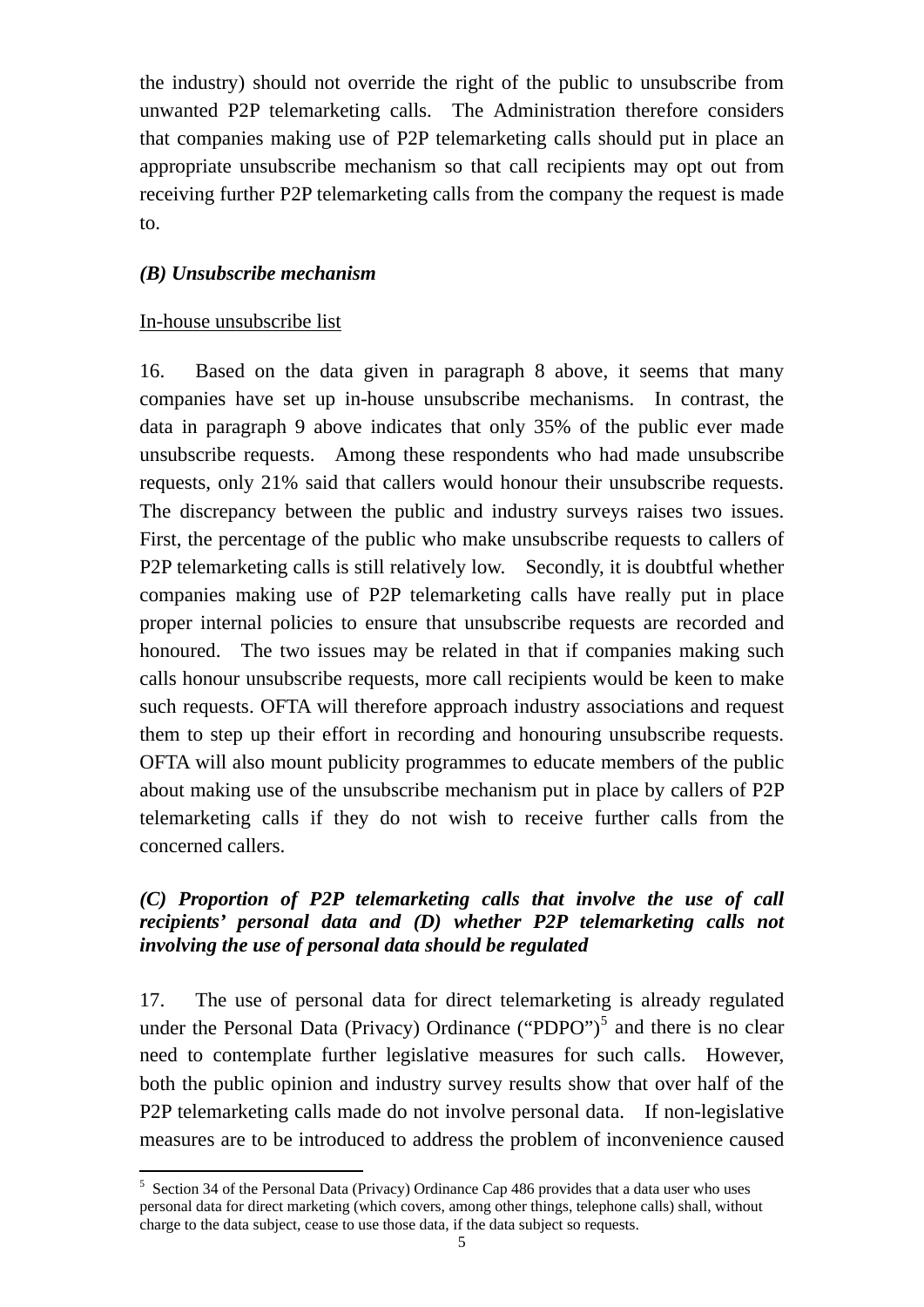by P2P telemarketing calls, they should cover all such calls, regardless of whether they involve the use of personal data or not. This would avoid confusion and argument over what actually constitutes personal data, and make implementation of the measures more easily understood by both the industry and the public.

#### *(E) Main business sectors making P2P telemarketing calls*

18. As P2P telemarketing calls made by the finance, telecommunications, call centres and insurance companies constitute over 90% of the total P2P telemarketing calls made, it is reasonable to believe that the inconvenience caused by P2P telemarketing calls may be significantly reduced if appropriate measures are introduced in respect of these four business sectors in the way they deal with telemarketing calls.

## **Overall Analysis**

19. The results of the surveys suggest that it is desirable for additional measures to be introduced to tackle the inconvenience caused by P2P telemarketing calls to recipients. The question is what the appropriate measures should be.

20. The surveys do not present an overwhelming case to regulate such calls by legislation as this may not be proportionate to the nature or the degree of the issue at hand. Nearly half of the respondents in the public opinion survey would not reject P2P telemarketing calls straight away and would continue the telephone conversation if they were interested in the information. About 21% of them had made commercial transactions during P2P commercial calls (paragraphs 6 and 7). These show that a portion of such calls are useful and of value to both the recipient and the caller. There is, however, still room for administrative measures to be enhanced regarding how companies deal with such calls in order to protect the rights of call recipients and to minimise inconvenience to them e.g., asking companies to step up effort to honour unsubscribe requests and educate the public to exercise their right in this regard (paragraph 16).

21. Accordingly, we are of the view that the way forward on the part of the industry would be for the companies engaged in P2P telemarketing calls to comply voluntarily with a code of practice ("CoP") which contains all the necessary ingredients such as maintaining an in-house do-not-call list and establishing a system effectively to respond to unsubscribe requests. We will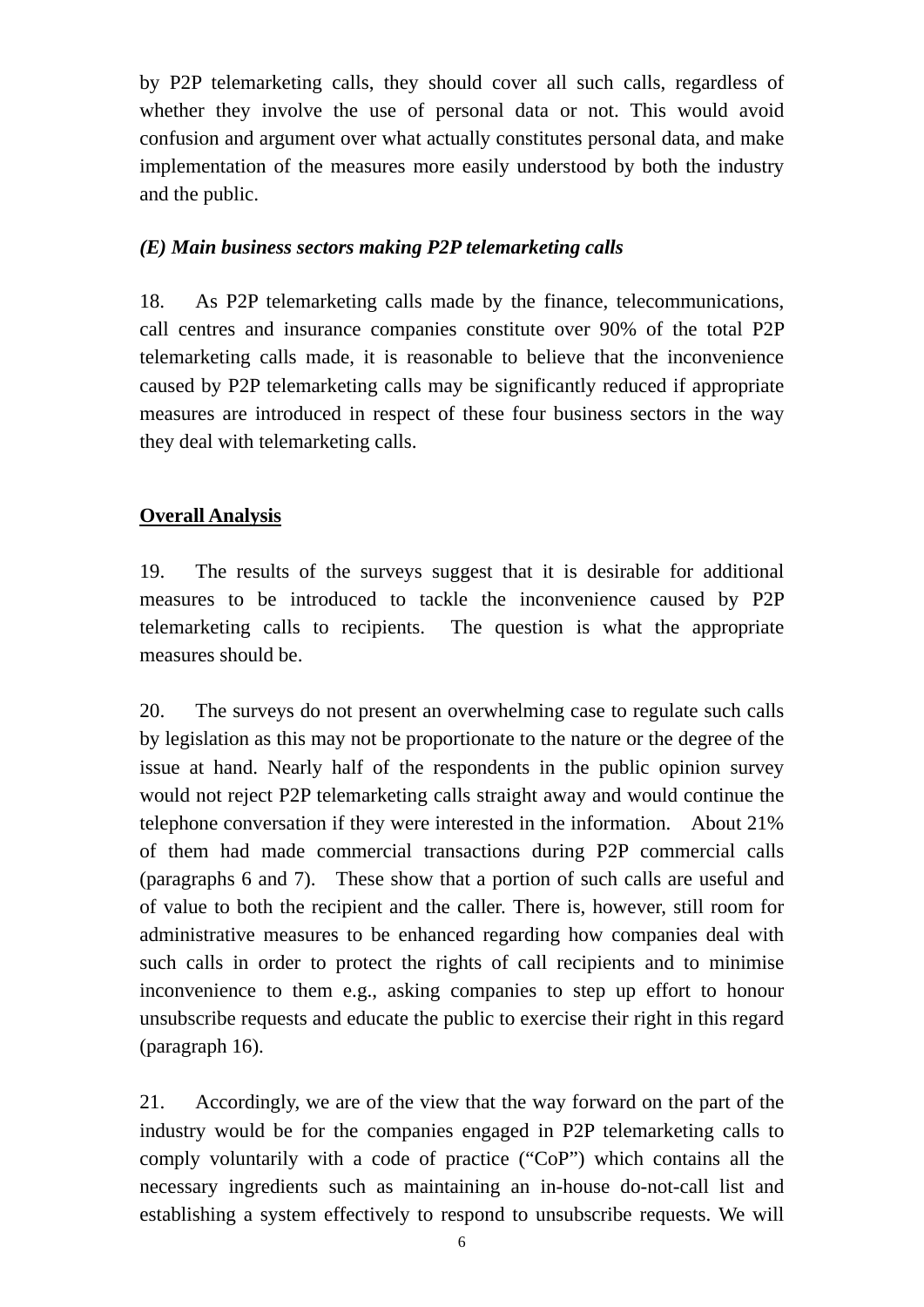work together with the industry with a view to formulating a benchmark CoP which companies and industry associations will be encouraged make reference to when they work out their own CoP, tailored to the need of their business. The four business sectors which make the largest number of P2P telemarketing calls, i.e. finance, telecommunications, call centres and insurance will be specially targeted. They would be urged to post on their websites their CoP and their pledge to it to enable the public to monitor their compliance. It is expected that companies mindful of the need to maintain good reputation would support this approach.

22. On the part of the public, OFTA will mount public education programmes on how they can protect themselves from unwanted P2P telemarketing calls.

23. We believe that the above combination of measures strikes a balance between the need to protect the rights of the public, while still allowing for legitimate telemarketing. We would closely monitor the effectiveness of the measures above on the problem posed by P2P telemarketing calls. If it is found that further measures, such as regulation by legislation, are required, we will seek the views of the Panel accordingly.

**Office of the Telecommunications Authority November 2009**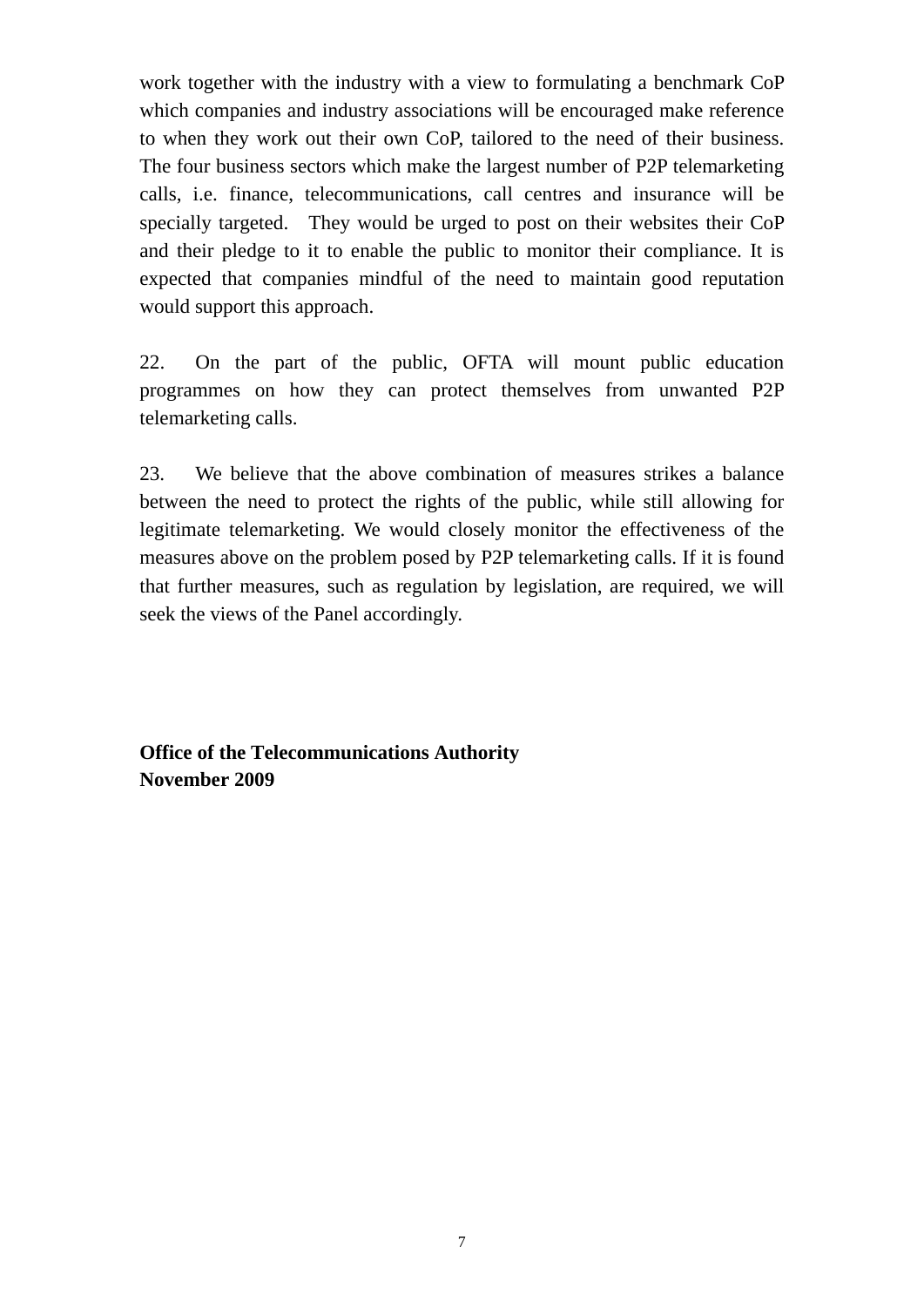## **Summary of the Public Opinion Survey Results**

 The Social Science Research Centre of the University of Hong Kong was commissioned by OFTA to conduct a survey of public opinion regarding person-to-person ("P2P") telemarketing calls.

2. The survey has successfully interviewed 1,157 respondents through telephone interviews in October and November 2008. Among the interviewed respondents, 967 respondents (84%) had received P2P telemarketing calls before.

## *Number of P2P telemarketing calls received*

3. About 30% of the 967 respondents reported they had not received any P2P telemarketing calls over the past 7 days prior to the survey, while 42% received 1-3 calls. Both the mean and median numbers of P2P telemarketing calls received during the said period were 3.

| No. of calls received | Percentage |
|-----------------------|------------|
| None                  | 30%        |
| 1-3 calls             | 42%        |
| 4-5 calls             | 11%        |
| 6 calls or above      | 8%         |
| Unable to answer      | 9%         |
| <b>TOTAL</b>          | 100%       |

## *Normal response when receiving P2P telemarketing calls*

4. When receiving P2P telemarketing calls, 46% of the 967 respondents would listen first to see whether they were interested in the information and would discontinue the call if they were not interested, while 43% would indicate to the caller at the very beginning that they were not interested.

## *P2P telemarketing calls in which callers had respondents' personal data*

5. Out of the 967 respondents, 766 were always sure whether callers had their personal data or not. Among these 766 respondents, 55% reported that more than 40% of P2P telemarketing calls received by them involved the use of their personal data. Based on the results of the public opinion survey, we are unable to ascertain exactly the proportion of P2P telemarketing calls involved the use of personal data. Nonetheless, it is likely that a significant portion of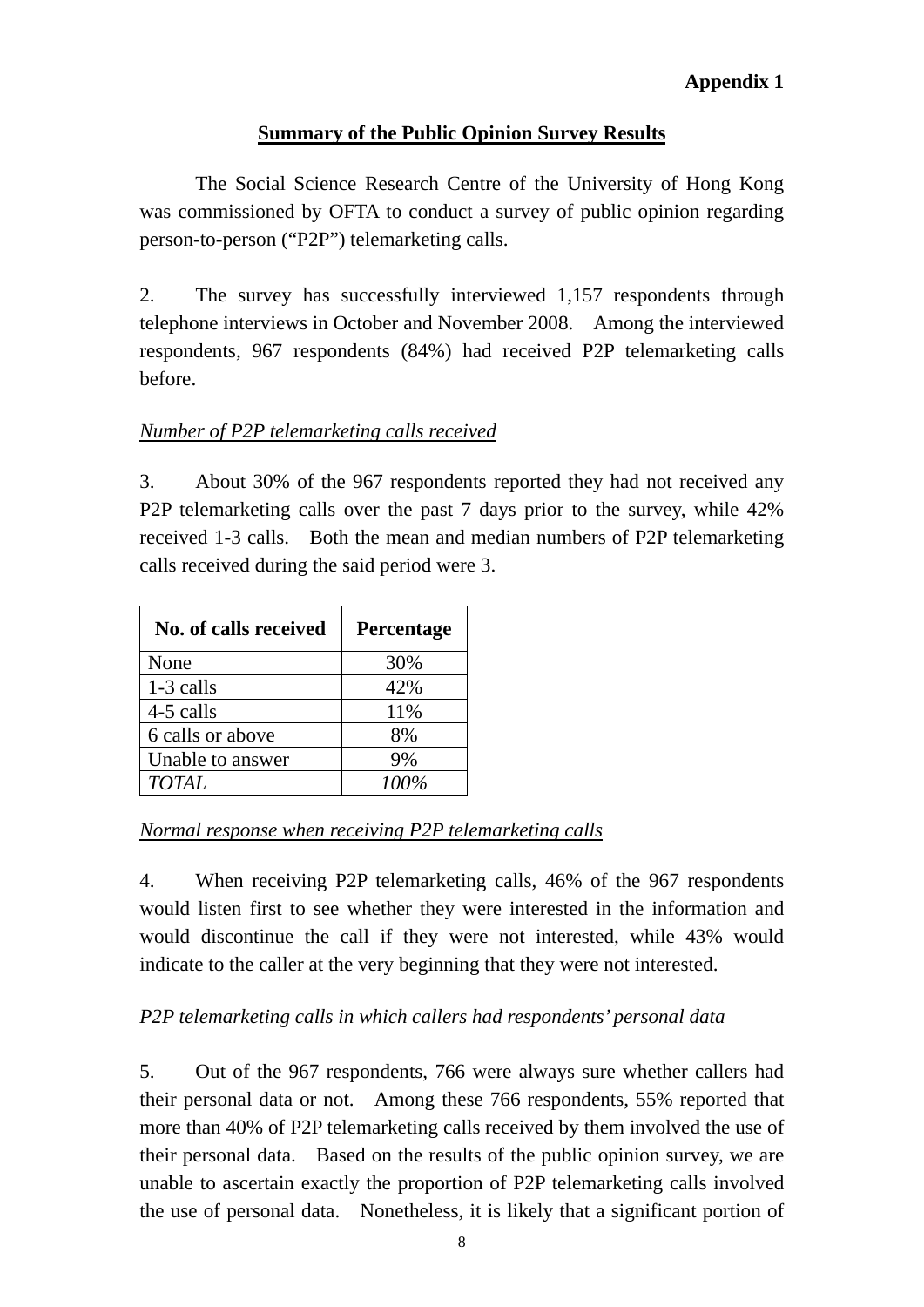| <b>Proportion of calls in which</b><br>callers had respondents' personal data | <b>Percentage of total</b><br>respondents |  |
|-------------------------------------------------------------------------------|-------------------------------------------|--|
| None                                                                          | 12%                                       |  |
| 20% or below                                                                  | 19%                                       |  |
| 21-40%                                                                        | 14%                                       |  |
| 41-60%                                                                        | 28%                                       |  |
| 61-80%                                                                        | 19%                                       |  |
| 81% or above                                                                  | 8%                                        |  |
| <b>TOTAL</b>                                                                  | 100%                                      |  |

such calls involve the use of the respondents' personal data.

### *Making unsubscribe requests to callers of P2P telemarketing calls*

6. Out of the 806 respondents who had ever received P2P telemarketing calls in which callers had their personal data, only 35% of them had ever requested the callers not to call them again. Among those respondents who had ever made unsubscribe requests to callers, only 21% said that callers would honour their request (how the respondents ascertained whether their unsubscribe requests had been honoured was not covered in the scope of the public survey). On the other hand, 30% said that callers would continue to call even though they had promised not to call again.

## *Benefits from receiving P2P telemarketing calls*

7. 13% of the 967 respondents said that they had got benefits from P2P telemarketing calls. The most often quoted benefits included lower price or discounts, and receiving more information and gifts.

## *Commercial transactions made during P2P telemarketing calls*

8. About 21% of the 967 respondents had ever made or agreed to make commercial transactions during P2P telemarketing calls. Around 60% of these respondents (who had made or agreed to make commercial transactions) reported that callers of over 80% of such calls had their personal data. Only 9% of these respondents said none of the callers had their personal data. This shows that respondents were more likely to make commercial transactions during P2P telemarketing calls when callers had their personal data, as compared to calls in which callers did not have their personal data.

## *Inconveniences or costs caused by P2P telemarketing calls*

9. About 81% of the 967 respondents said that P2P telemarketing calls had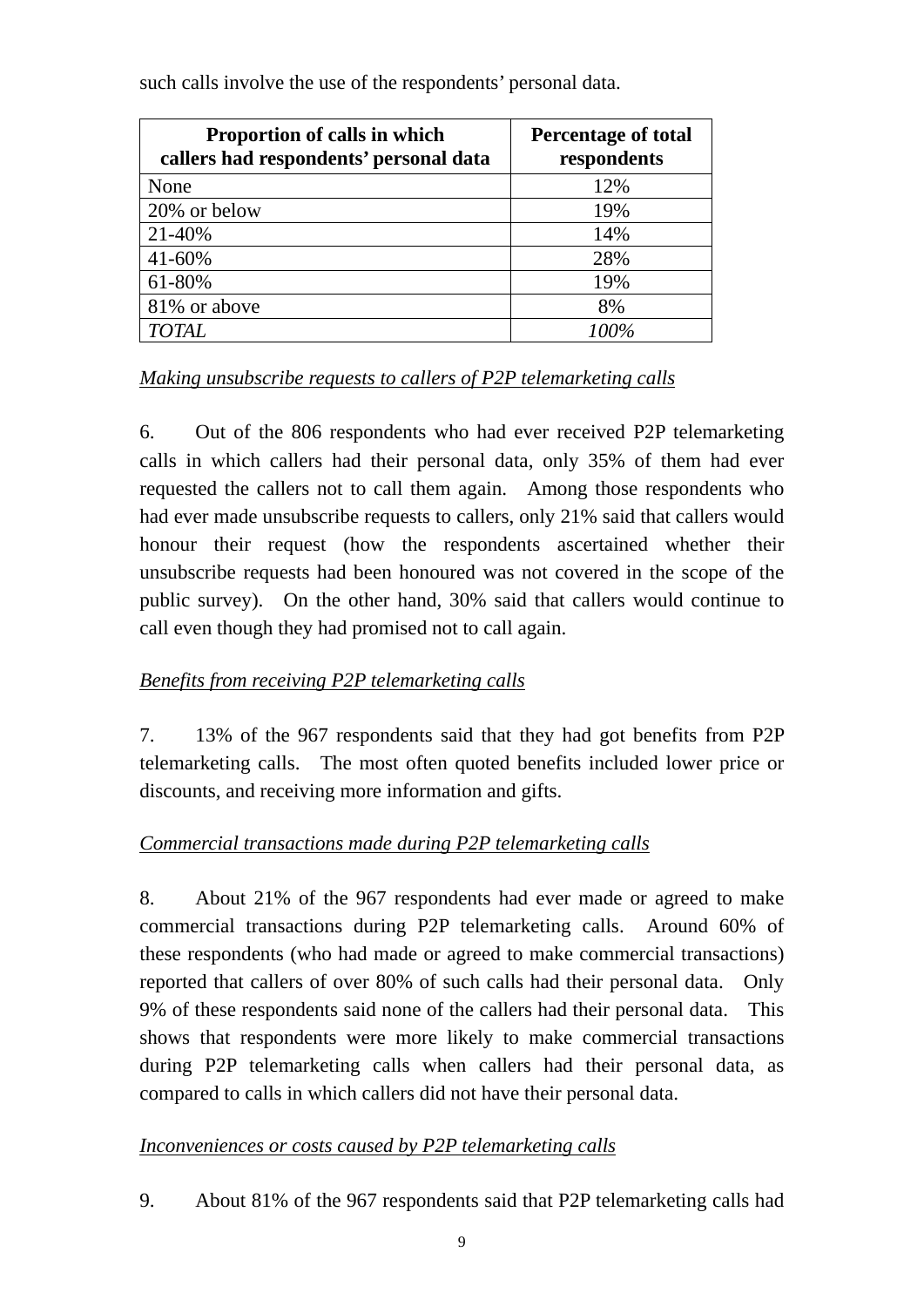caused inconvenience to them. When asked to rate the level of inconvenience, over 30% considered such calls caused a lot of inconvenience to them, while almost half of them reported moderate inconvenience. The most often quoted inconveniences included wastage of time, being called when respondents were working or busy, and being called repeatedly.

10. Among the 555 respondents who had mobile phones with SIM card supporting roaming service, only 20% had received P2P telemarketing calls through mobile roaming service over the past 30 days prior to the survey. The mean and median of roaming charges incurred during the said period were HK\$48 and HK\$25 respectively.

| Roaming charges incurred by<br>P2P telemarketing calls over the past 30 days | <b>Percentage</b> |
|------------------------------------------------------------------------------|-------------------|
| Did not receive such calls through roaming service                           | 80%               |
| Received such calls through roaming service, but                             | 11%               |
| could not specify the amount of charges                                      |                   |
| $$1-20$                                                                      | 4%                |
| $$21-40$                                                                     | 1%                |
| $$41-60$                                                                     | 2%                |
| \$61 or above                                                                | 2%                |
| <b>TOTAL</b>                                                                 |                   |

*Need for the Government to regulate P2P telemarketing calls not involving the use of personal data*

11. In the survey, the respondents were asked their views about whether there was a need for the Government to expand the scope of existing regulation to cover P2P telemarketing calls not involving the use of personal data, and if yes, the form of regulation that they preferred. The following information was provided to respondents to help them understand (i) the reasons for exempting P2P telemarketing calls from the Unsolicited Electronic Messages Ordinance and that the use of personal data for direct marketing is currently regulated under the Personal Data (Privacy) Ordinance; and (ii) the factors that the Government would consider when deciding the appropriate form of regulation.

"In order to contain the problem of unsolicited commercial electronic messages, the Government fully implemented the Unsolicited Electronic Messages Ordinance in December 2007. Under the Ordinance, all commercial electronic messages including pre-recorded telephone messages, short messages, faxes and emails, etc. are regulated, but person-to-person interactive communications are exempt. The reason to exempt person-to-person calls from the Ordinance is to leave room for legitimate telemarketing activities in Hong Kong, in view of the fact that the majority of Hong Kong businesses are small and medium-sized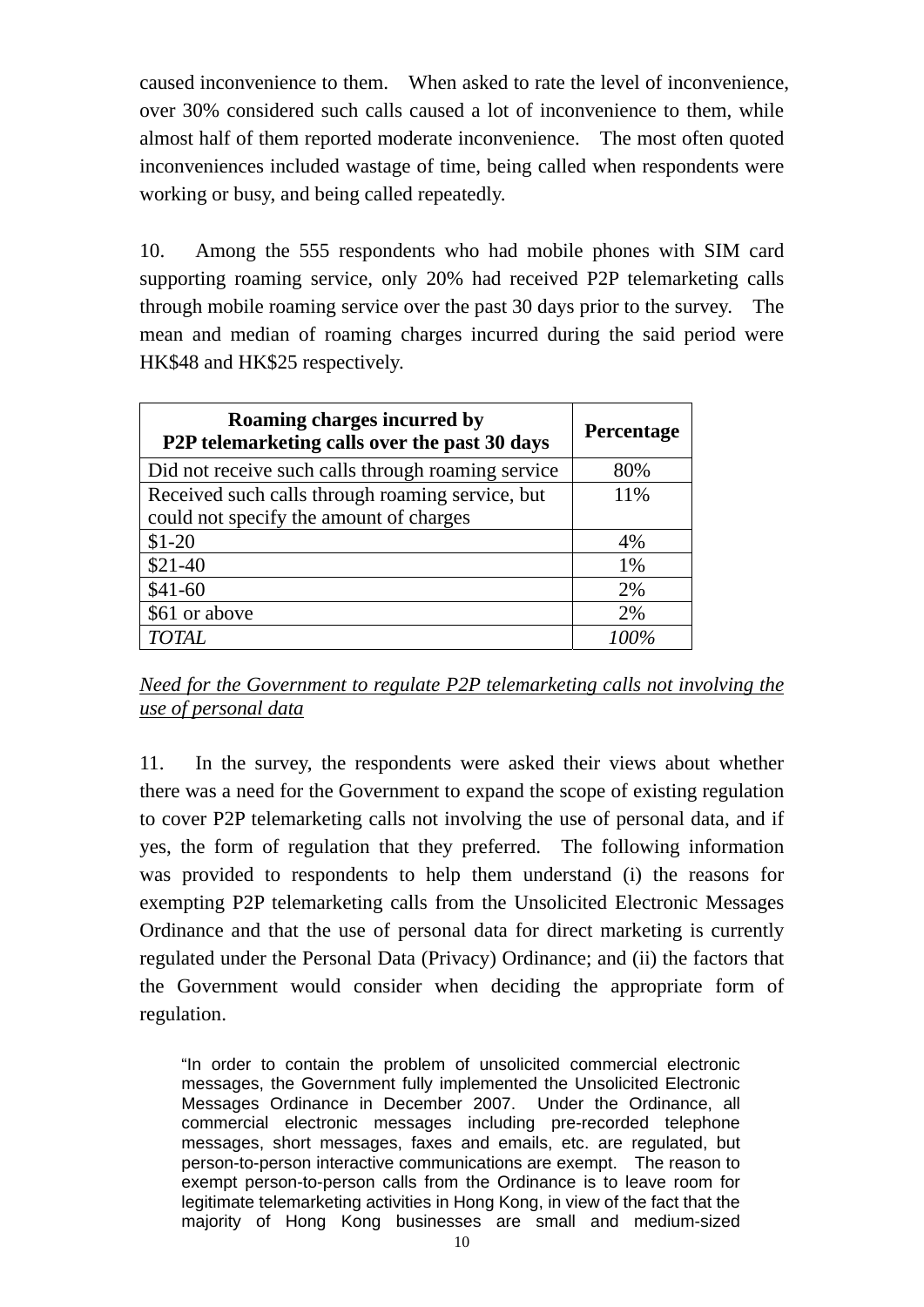enterprises (SMEs) which do not have a lot of resources for marketing activities. But it does not mean that P2P marketing calls are not subject to any regulation. Currently, the use of personal data for direct marketing is regulated under the Personal Data (Privacy) Ordinance."

"If P2P marketing calls not involving the use of personal data are to be regulated, there can be different forms of regulation. In making the decision of the appropriate form of regulation, the Government will strike a balance among the level of protection offered to the public, the cost of compliance imposed on the industry as well as the room to be left for the industry to conduct legitimate electronic marketing. There are two options for your consideration – one is through legislation, and the other is through voluntary codes of practice."

12. Out of the 1,157 interviewed respondents, 29% did not consider that there was a need for the Government to expand the scope of existing regulation to cover P2P marketing calls not involving the use of personal data, while 13% could not decide or did not know whether there was such a need. In other words, a total of 42% of the respondents did not have any strong view for expanding existing regulation for P2P calls. While 57% of the respondents in the same survey considered that the Government should regulate such calls, only 42% of the total respondents supported regulation by legislation while 15% of the respondents supported to regulate such calls by a voluntary code of practice,

|                                                       | Percentage |
|-------------------------------------------------------|------------|
| No need to regulate                                   | 29%        |
| Could not decide whether there was a need to regulate | 13%        |
| Support regulation by voluntary code of practice      | 15%        |
| Support regulation by legislation                     | 42%        |
| Support regulation (but did not specify the means)    | $1\%$      |
| <b>TOTAL</b>                                          | 100%       |

- End of Appendix 1 -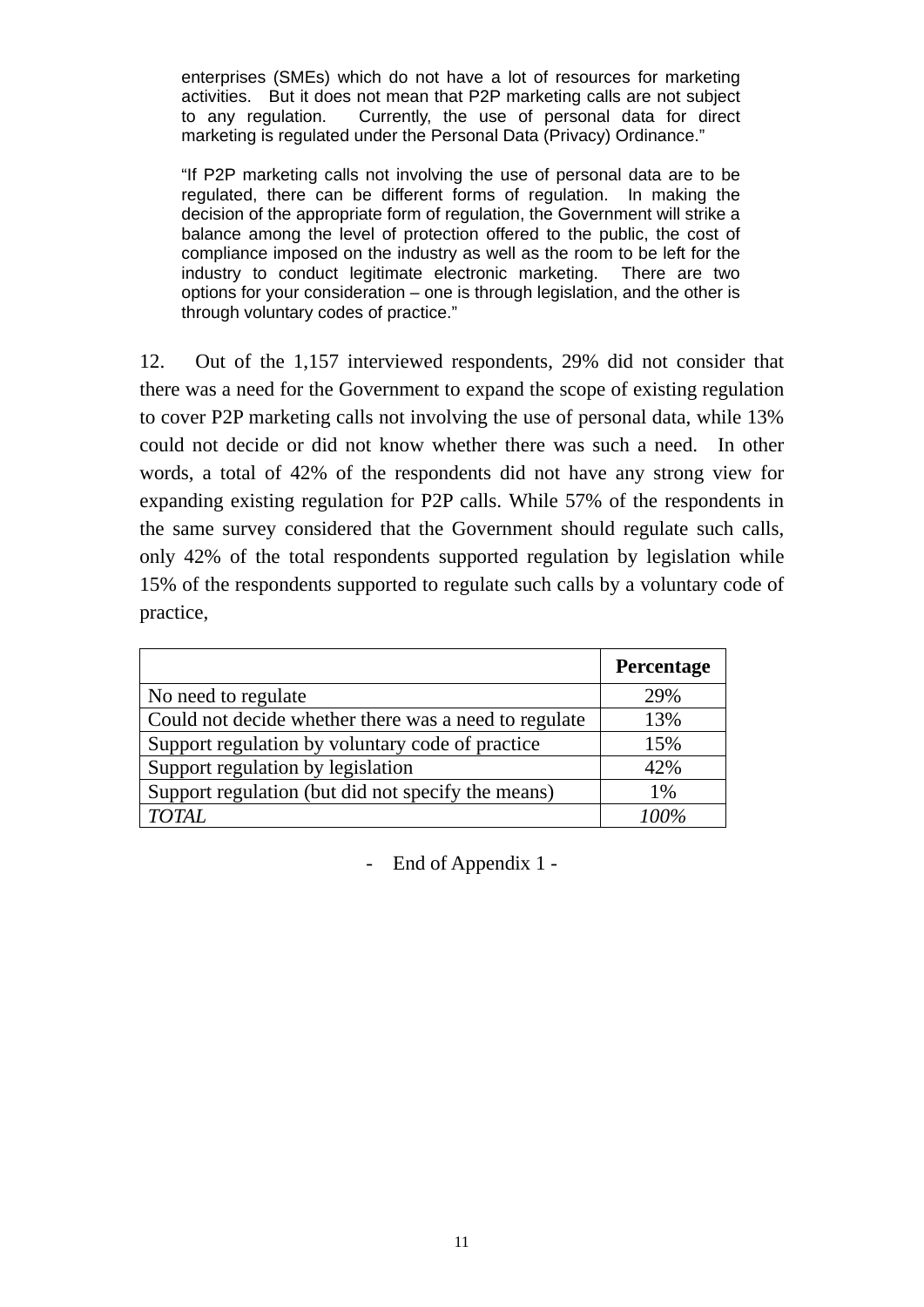#### **Summary of the Industry Survey Results**

 OFTA has collected views from the business sector regarding P2P telemarketing calls made to recipients in Hong Kong. The views were collected through questionnaires distributed via various industry/sector associations, covering call centres, marketing, banking, finance, insurance, telecommunications, trade and commerce, SMEs, etc. Altogether 52 questionnaires have been received by OFTA during the second and third quarters of 2009.

### *Nature of responding companies and number of staff employed for making P2P telemarketing calls*

2. The breakdown by nature of the 52 responding companies is given in the table below.

|                                                                                                                                        | No. of<br>companies | Percentage<br>of total<br>responding<br>companies |
|----------------------------------------------------------------------------------------------------------------------------------------|---------------------|---------------------------------------------------|
| The company is a call centre providing outbound<br>call service to clients                                                             | 7                   | 13%                                               |
| The company has outsourced outbound call<br>service to a call centre or other parties                                                  | 17                  | 33%                                               |
| The company is deploying an in-house team for<br>making outbound calls                                                                 | 24                  | 46%                                               |
| The company has outsourced part of the<br>outbound call service and at the same time is<br>deploying an in-house team for making calls | 2                   | 4%                                                |
| No answer                                                                                                                              | 2                   | 4%                                                |
| <b>TOTAL</b>                                                                                                                           | 52                  | 100%                                              |

3. The 7 responding call centres have employed around 1,900 staff for making outbound commercial calls to recipients in Hong Kong. The 26 responding companies which have deployed in-house calling teams have employed around 2,800 staff for making outbound commercial calls for their own companies.

4. The questionnaire did not ask companies which have outsourced outbound call service to call centres or other parties to provide the number of staff employed for making P2P telemarketing calls. As the call service was outsourced, the calling staff were not employed by these responding companies and it was likely that they would not know the number of calling staff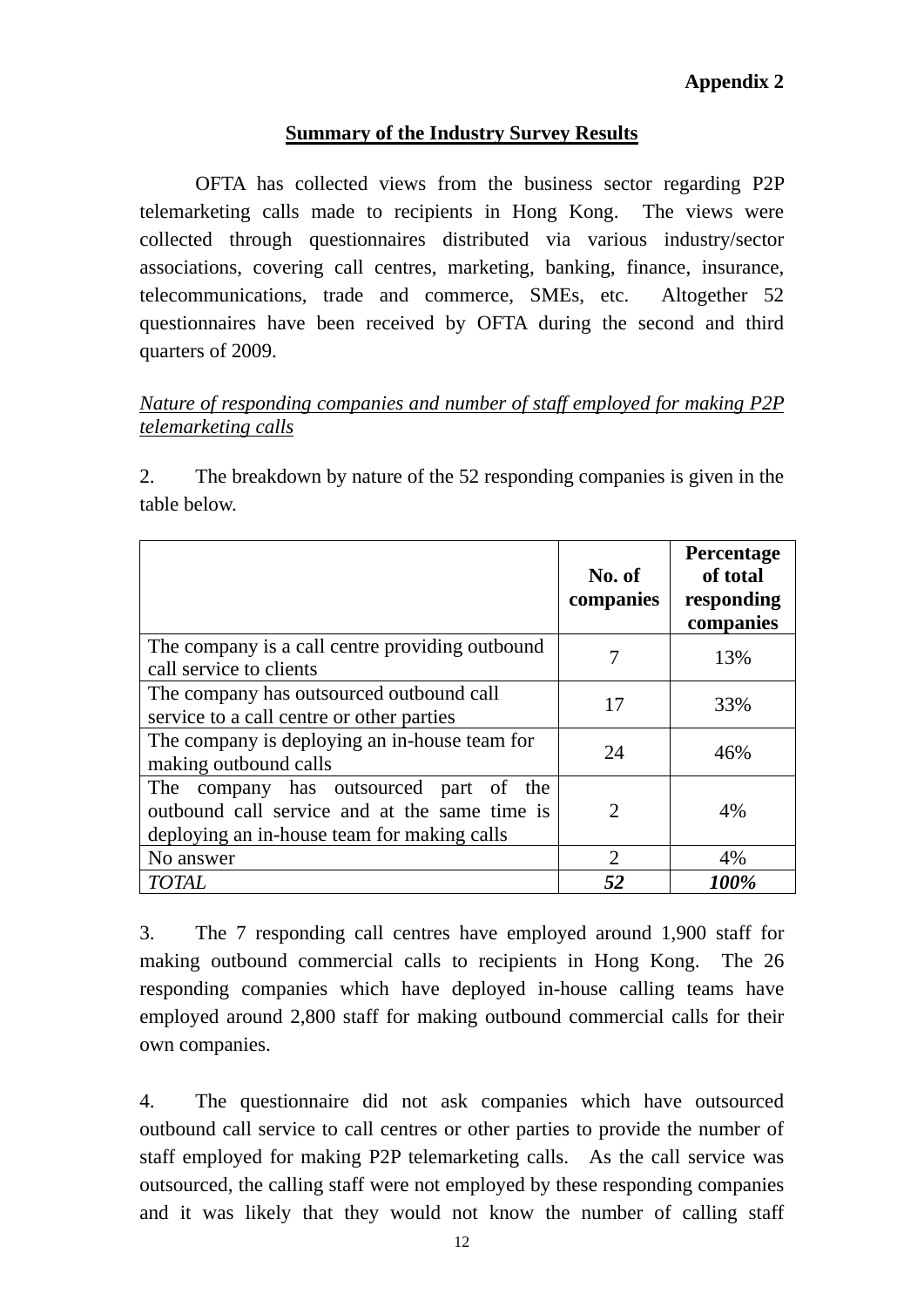employed to make calls for them.

# *Number of P2P telemarketing calls made per day*

5. 45 responding companies provided the number of calls made in the questionnaire and they altogether made around 491,459 P2P telemarketing calls per day. The following table provides the breakdown of number of calls made by industry. Among the 45 responding companies, finance-related companies generated the largest number of P2P telemarketing calls per day, followed by telecommunications companies.

|              | No. of<br>companies | % in terms of<br>no. of<br>companies | No. of calls<br>made per<br>day | $%$ in terms<br>of no. of<br>calls | Average no. of<br>calls made per<br>day per<br>company |
|--------------|---------------------|--------------------------------------|---------------------------------|------------------------------------|--------------------------------------------------------|
| Insurance    | 16                  | 35%                                  | 49,702                          | $10\%$                             | 3,106                                                  |
| Telecom      | 7                   | 16%                                  | 122,200                         | 25%                                | 17,457                                                 |
| Finance      | 5                   | $11\%$                               | 235,427                         | 48%                                | 47,085                                                 |
| Call centre  | 7                   | 16%                                  | 70,750                          | 14%                                | 10,107                                                 |
| Banking      | $\overline{2}$      | 4%                                   | 8,500                           | 2%                                 | 4,250                                                  |
| Others       | 8                   | 18%                                  | 4,880                           | $1\%$                              | 610                                                    |
| <b>TOTAL</b> | 45                  | 100%                                 | 491,459                         | 100%                               |                                                        |

## *Hours of calling*

6. Forty-nine responding companies specified their calling hours in the questionnaire. While all these companies started their calling hours at or after 9 am, there is variation in when their calling hours ended and the breakdown is given in the table below. Twelve responding companies (24%) continued to make commercial calls after 9pm.

| When the calling hours ended | No. of companies | <b>Percentage</b> |
|------------------------------|------------------|-------------------|
| 7:00pm or before             | 22               | 45%               |
| $7:01 - 8:00$ pm             |                  | 14%               |
| $8:01 - 9:00$ pm             |                  | 17%               |
| $9:01-10:00$ pm              |                  | 18%               |
| 10:01-11:00pm                |                  | 6%                |
| TOTAL                        |                  | 100%              |

# *P2P telemarketing calls in which the use of recipients' personal data was involved*

7. In order to understand whether the P2P telemarketing calls made by the responding companies involved the use of recipients' personal data, companies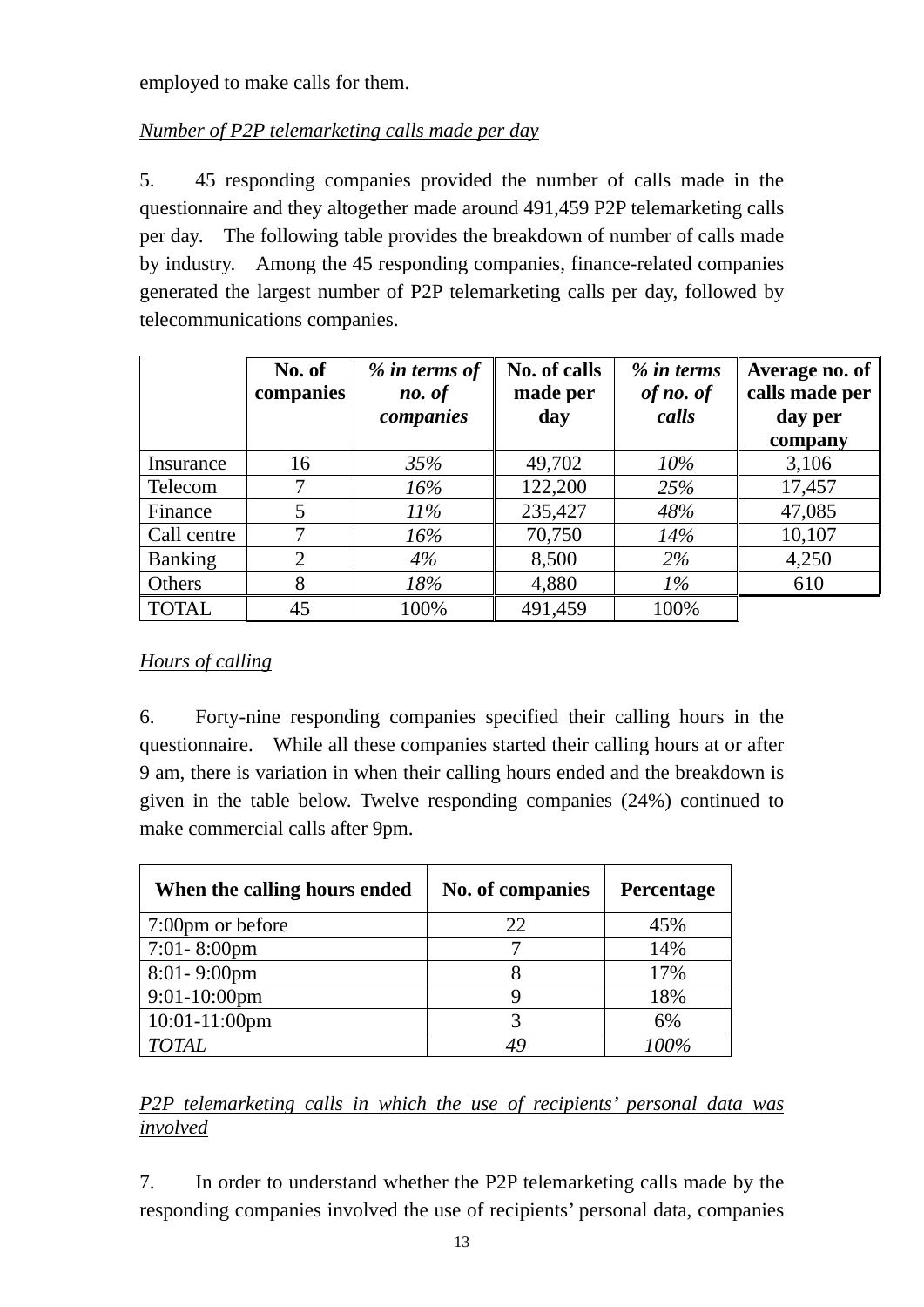were asked to specify the source of their calling lists and whether personal data was involved. The result showed that among the 491,000 calls made per day, 219,000 calls (45%) involved the use of recipients' personal data while 272,000 calls (55%) did not.

## *Benefits from making P2P telemarketing calls*

8. Almost all responding companies considered that P2P telemarketing calls provided an effective telemarketing channel for businesses and allowed them to communicate directly with call recipients for better understanding their needs. Other benefits quoted included increase in sales volume and creation of employment opportunities.

9. In order to better understand the commercial value of P2P telemarketing calls to businesses, the responding companies were asked to specify the success rate of such calls (i.e. the percentage of calls that could achieve the intended purpose, e.g. to get the call recipient agree to buy/subscribe to the products/services, or to make an appointment with the call recipient for a meeting, etc.). Forty-two responding companies stated their success rates in the questionnaire, among which 31% of them reported success rates of 10% or above, showing that P2P telemarketing calls did generate business for the responding companies.

| <b>Success rate</b> | No. of companies | <b>Percentage</b> |
|---------------------|------------------|-------------------|
| 2% or below         |                  | 19%               |
| $2.1\% - 5\%$       |                  | 19%               |
| $5.1\% - 10\%$      | 13               | 31%               |
| $10.1\% - 20\%$     | 6                | 14%               |
| Over 20%            |                  | 17%               |
| <b>TOTAL</b>        | 42               | 100%              |

*Unsubscribe mechanism*

10. Out of the 52 responding companies, 43 companies (83%) reported that they had maintained in-house unsubscribe lists for ensuring that P2P telemarketing calls would not be made to telephone numbers on the lists. All of these 43 companies accepted unsubscribe requests made over the phone, with the exception of one company which required call recipients to fill in a form for making unsubscribe requests (but it did not elaborate in the questionnaire how call recipients could obtain the unsubscribe form).